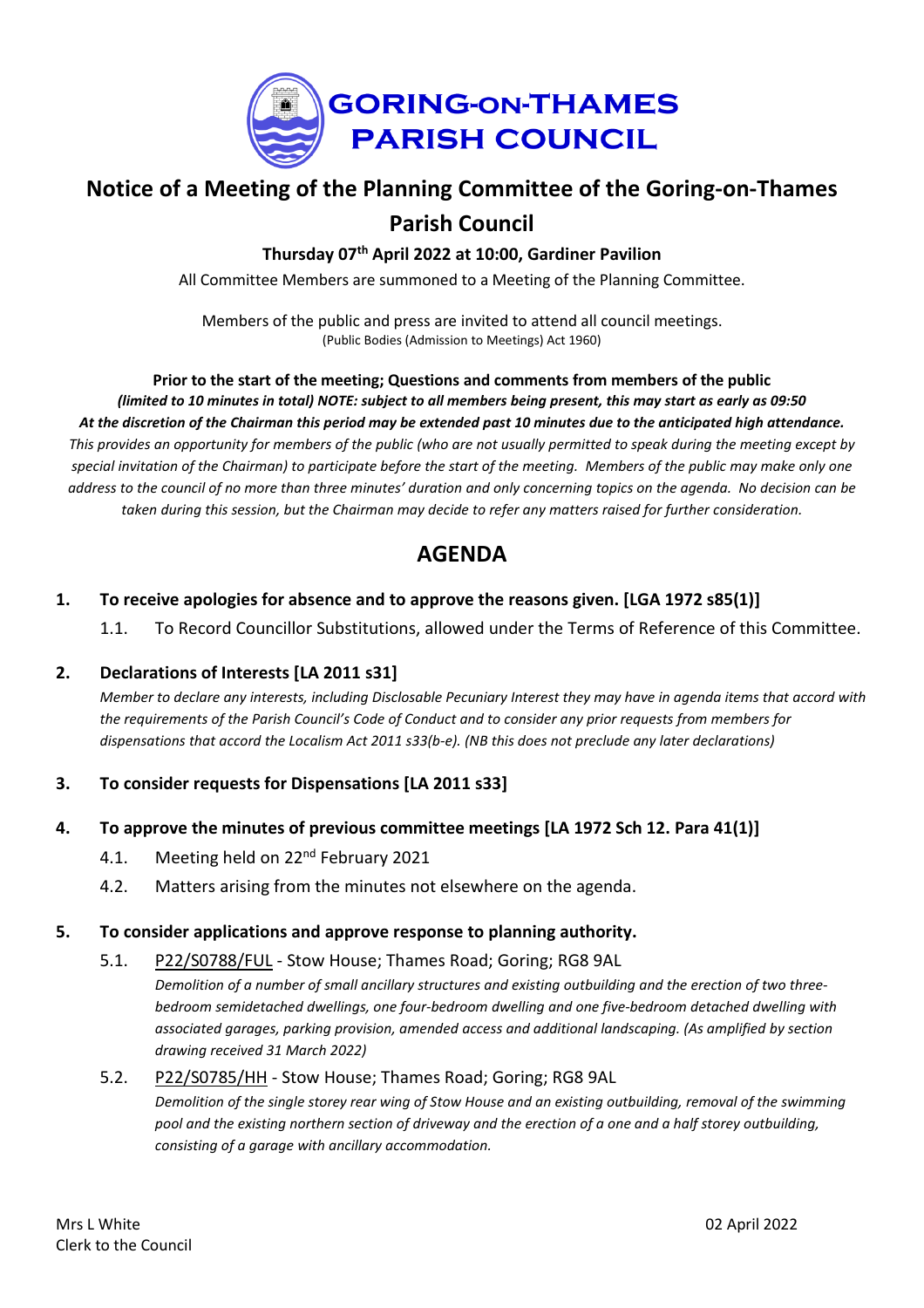

5.3. [P22/S1109/HH](https://data.southoxon.gov.uk/ccm/support/Main.jsp?MODULE=ApplicationDetails&REF=P22/S1109/HH) - 9 Springhill Road; Goring; RG8 0BY *Proposed ground and first floor side and rear extensions*

### 5.4. [P21/S5260/FUL](https://data.southoxon.gov.uk/ccm/support/Main.jsp?MODULE=ApplicationDetails&REF=P21/S5260/FUL) - Bromsgrove Croft Road Goring RG8 9ES - *AMENDED*

Variation of condition 2 (Approved Plans) - partially convert the approved garage to a utility room; include two new rooflights at ground floor level, solar panels on the north elevation and minor changes to the approved *landscaping on the landscaped boundaries on P19/S0540/FUL (As amended by plans and accompanying letter from agent dated 16 March 2022, received 17 March 2022) Demolition of existing attached triple garage and* replacement with a detached triple garage, proposed railings to the front of the existing dwelling. Erection of a *new 5-bed dwelling with linked garage on land to the rear.*

*GPC Planning Previous Response: Goring-on-Thames Parish Council maintains the previous OBJECTION to this application. The replacement garage still does not appear to be indicated on the drawings, this could be* interpreted that a detached triple garage would be located at the rear of the existing house and may contain *space not just for vehicles. So, full details should be provided.*

### 5.5. [P22/S0435/N4C](https://data.southoxon.gov.uk/ccm/support/Main.jsp?MODULE=ApplicationDetails&REF=P22/S0435/N4C) - Upper Gatehampton Farm; Gatehampton Road; Goring; RG8 9LY -

### *AMENDED*

*GPC Planning Previous Response: Change of use of barn from agricultural to proposed vehicle storage. The* Planning Committee OBJECTS to this application, this is a rural location, the track is not an appropriate access and there are concerns regarding traffic movements, and the increase of urban usage of this agricultural area.

### **6. To note planning authority decisions on applications.**

- 6.1. [P21/S5182/LB](https://data.southoxon.gov.uk/ccm/support/Main.jsp?MODULE=ApplicationDetails&REF=P21/S5182/LB) Elm Cottage; Station Road; Goring; RG8 9HA *GRANTED* Replacement of kitchen window on the South side of the house (Additional information received 25 January 2022 *as requested by Conservation and amended information received 09 March 2022). GPC Planning Response: No Objections subject to Conservation Officer.*
- 6.2. [P21/S3832/FUL](https://data.southoxon.gov.uk/ccm/support/Main.jsp?MODULE=ApplicationDetails&REF=P21/S3832/FUL) Notley, Little Croft Road, Goring, RG8 9ER *GRANTED Replacement dwelling*

*GPC Planning Response: No Objections.*

- 6.3. [P22/S0531/LDP](https://data.southoxon.gov.uk/ccm/support/Main.jsp?MODULE=ApplicationDetails&REF=P22/S0531/LDP) 78 Elvendon Road; Goring; RG8 0DR *CERTIFICATE ISSUED Erection of single storey rear extension GPC Planning Previous Response: No Objections.*
- 6.4. [P22/S0126/HH](https://data.southoxon.gov.uk/ccm/support/Main.jsp?MODULE=ApplicationDetails&REF=P22/S0126/HH) 4 Walnut Tree Court; Goring; RG8 9HW *GRANTED Replace existing conservatory roof with traditional tiled roof with plain tiles to match main roof. GPC Planning Response: No Objections.*

### 6.5. [P21/S4426/HH](https://data.southoxon.gov.uk/ccm/support/Main.jsp?MODULE=ApplicationDetails&REF=P21/S4426/HH) – 23 Milldown Avenue; Goring; RG8 0AS – *REFUSED*

Proposed ground and first floor side extension. Proposed new roof over existing garage (as amended by drawings received 15 December 2021, revising the single storey side element from solid wall and a flat-roof to a hipped *roof sloping away from the neighbours boundary)*

GPC Planning Response: No Objections; but The Parish Council does note however the detailed response to the *planning consultation as summitted by the neighbour and ask that the planning officer reviewing this application* ensures they are comfortable that the concerns of the neighbours have been address prior to a decision being *made.*

6.6. [P22/S0057/HH](https://data.southoxon.gov.uk/ccm/support/Main.jsp?MODULE=ApplicationDetails&REF=P22/S0057/HH) - 94 Elvendon Road; Goring; RG8 0DR – *GRANTED*